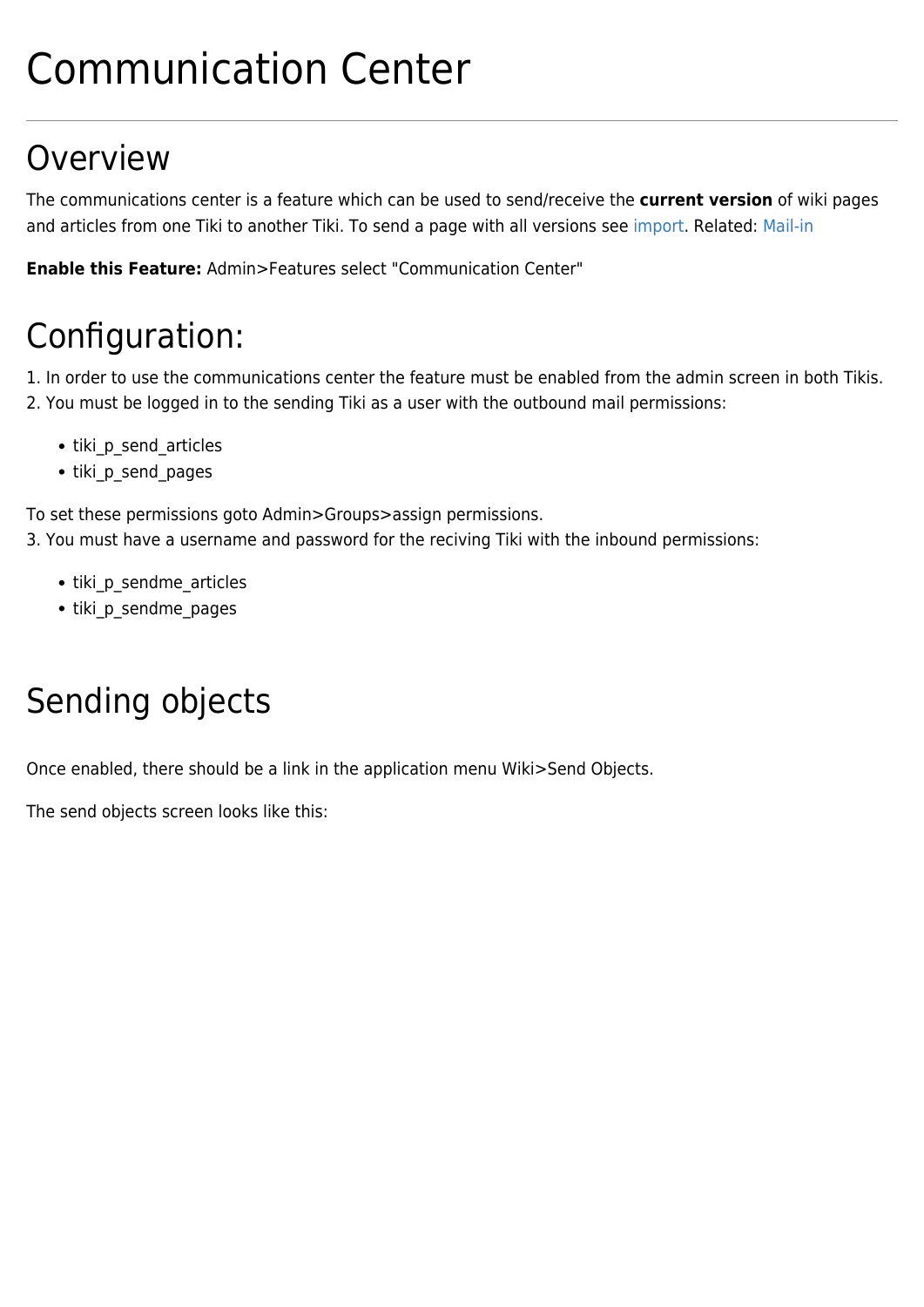| <b>Send objects</b>            |
|--------------------------------|
| Send objects to this site      |
| site:                          |
|                                |
| path:<br>/tiki/commxmlrpc.php  |
| username:                      |
| password:                      |
|                                |
| send                           |
|                                |
| Filter                         |
| <b>filter</b><br>filter:       |
|                                |
|                                |
| Send Wiki Pages                |
| Pages:                         |
| add page<br>v<br>Edit<br>clear |
|                                |
|                                |
| Send Articles                  |
| Articles:                      |
| add article<br>×               |
| clear                          |
|                                |

Clicking the send link from the application menu displays the screen where you can send Tiki objects to other sites. The first part of the screen must be filled after you selected all the objects to send, the second part can be used to select the Wiki pages that will be sent to another site, select pages (as many as you want) clicking the add page link. When you have selected all the pages to send fill the information at the top as follows:

#### **Site**

The URL for the site, for example: [www.foo.com](http://www.foo.com) (Don't use<http://....>)

#### **Path**

The path to the commxmlrpc.php script for the site, a typical value is /commxmlrpc.php or /tiki/commxmlrpc.php, but if the installation is different it can be another path, which can be verified by FTP. Do not forget the / (you can receive a 200 error otherwise.

The "Path" value is added to the end of the end of "Site" value to build the complete URL for accessing the commxmlrpc program.

#### **Username**

The username that will be used to recieve objects at the remote site.

#### **Password**

The password for that username.

#### **Debug**

(>=tikiwiki1.10) CHeck the box if you want some debug messages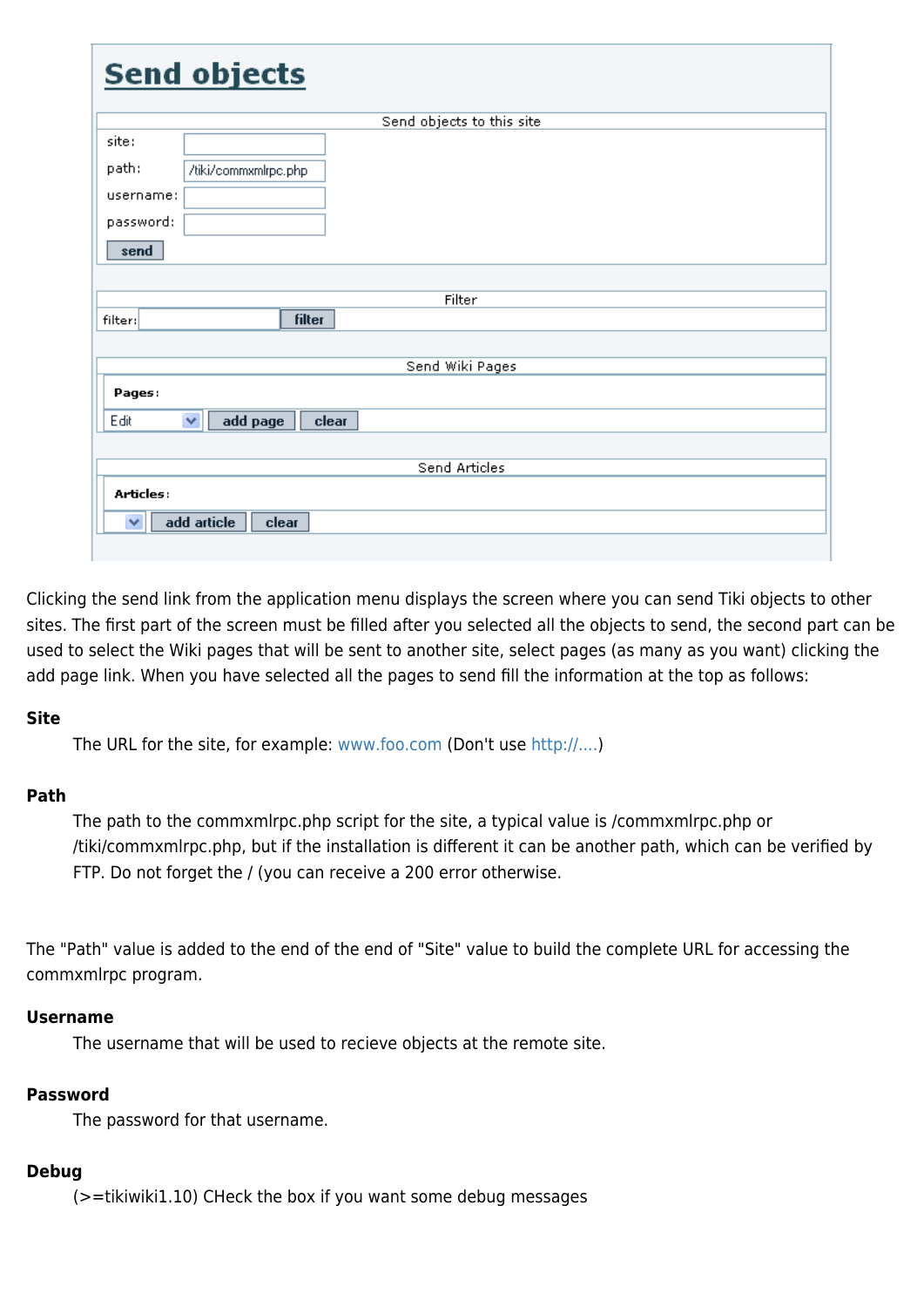If everything goes well you will see a message describing the result of the operation.

### How to test if this is working.

From the admin screen make sure that you have the communications feature enabled, you can use the following information to send an object to yourself:

(warning: you don't want to "accept" the received page - though it should not overwrite the existing page, it probably won't work.)

- Site: localhost (if your server is on your local otherwise the site Url like [http://tw.org\)](http://tw.org)
- Path: /commxmlrpc.php (change it you installed Tiki in other directory) do not forget the first /, if the directory is wrong it will generate the error 'Didn't receive 200 OK from remote server'
- User:
- Password:

Click send and the communication should be performed and you are ready to examine the received pages.

### Trouble shooting

- Sometimes the error 'Didn't receive 200 OK from remote server ' occurs even if the transfer was sucessfuil. Check your Received pages.
- You can debug by changing 0 to 1 in the file tiki-send object.php, line : \$client->setDebug(1);

# Example of Sending A Wiki Page Between Two Tikis

This figure briefly describes the appropriate set-up for sending a wiki page between two tikis that are both subdomains of a top level domain...

 $\pmb{\times}$ 

### Received pages

From the Wiki section in the application menu click the received pages link. The Recieved pages screen will be displayed.

In this screen you can see the list of pages received, the date when the page was received, the site that sent the page, and the user used from the sending site to send the page.

For each page you can remove it (if you don t want it), edit the page (where you can rename it), view the page or accept it.

If the name of the page is in red (bold in V7) then the page has the same name as an existing page in your system and so you have to rename the page before being able to accept it.

If you get an eroor " Invalid return payload" the object can have been sent. Check your received box.

Once accepted the page will be part of your Wiki as a normal Wiki page.